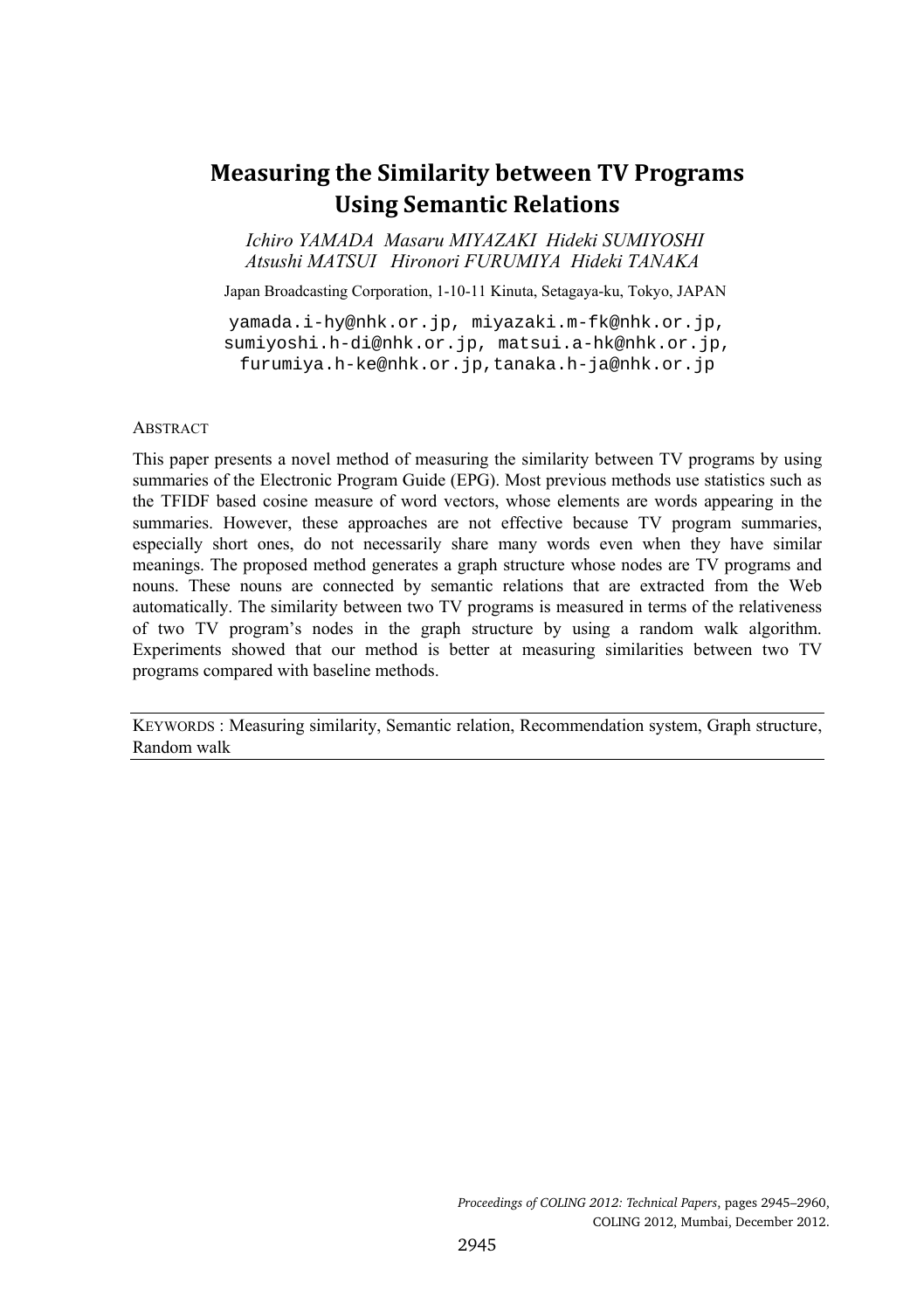#### **1 Introduction**

ī

Japanese broadcasting stations have started services to provide viewers with previously broadcast TV programs on demand. Since these services are becoming popular, it is important for them to have an efficient way to find programs that a viewer wants to watch amidst huge program archives. Many on-demand services have the ability to present TV programs related to a selected program and rank them. This function makes it possible for viewers to find programs they would be interested in but would not have known about in advance. The TV program that the viewer selects from such a list is highly dependent on its presentation rank given by the on-demand service. FIGURE 1 shows how the number of selected programs depends on the presentation rank in a major Japanese on-demand service, NHK on demand. The higher ranked TV programs are selected more frequently than the lower ranked ones. For this reason, it is important to find out how to select related programs in huge program archives and how to rank them for better ondemand services. In order to select the related programs and rank them, NHK on-demand system measures the similarity between TV program summaries in Electronic Program Guides (EPGs) in advance. The system ranks TV programs according to their similarities to the selected program by a viewer. Since the viewer might interested in watching TV programs which are relevant, but not exactly similar in content, the technique for measuring the similarity between programs can exclude exactly similar content and select only related programs and rank them<sup>1</sup>.



FIGURE 1 – The number of selected programs depends on the presentation rank in the NHK on demand service. (2010/9-2011/5)

NHK on-demand adopts a method of Goto et al. (2010) for measuring the similarity between TV program summaries. This method is based on word co-occurrences. Each summary is represented using words or n-grams of words as a vector, and the similarity between two summaries is calculated from their corresponding vectors. However, this method sometimes gives inappropriate similarity values for summaries (especially short ones) that have similar meanings but do not share many words. For example, the following sentences in program summaries were judged as dissimilar.

- (1) This TV program conveys aspects about the treatment of diabetes.
- (2) The doctor describes measures to alleviate hypertension, such as low-salt diet and drug therapy.

<sup>&</sup>lt;sup>1</sup> A function for excluding exactly similar content has not been implemented on the NHK on-demand system yet.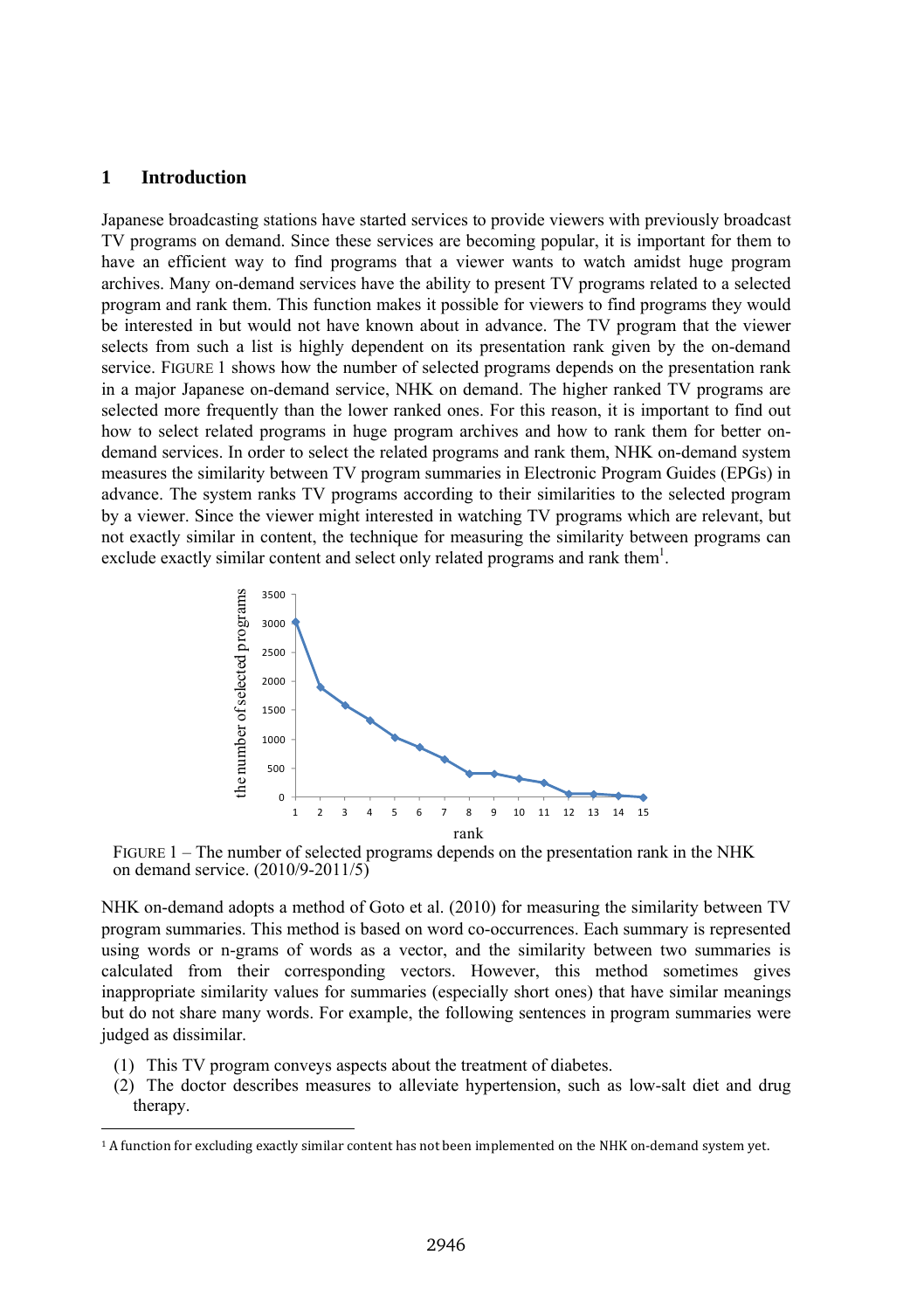If we knew that *low-salt diet* and *drug therapy* are *treatments* and *diabetes* and *hypertension* have the same hypernym *lifestyle-related diseases*, these sentences could be judged to have some semantic relevance.

This paper proposes a method for measuring such semantic relevance, that is, similarity between two TV program summaries by using semantic relations between nouns, such as causality and hyponymy. These semantic relations are extracted from the Web automatically and make it possible to judge the similarity of sentences appropriately even if they do not share many words. Our method generates a graph structure whose nodes are TV programs and nouns. These noun nodes are connected by the semantic relations. The similarity between two TV program summaries is calculated in terms of the relativeness of two TV program's nodes in the graph structure by using a random walk algorithm. Through experiments on ranking related TV programs provided by the NHK on demand service, we found that our method provides a proper similarity measure that shows a better correlation with human intuition than the baseline approaches we tested for comparison.

In the remainder of this paper, section 2 reviews related work on recommender systems. Section 3 introduces the methods of extracting semantic relations from Web data that we use for measuring the similarities between TV program summaries. Section 4 describes our method of measuring the similarities and ranking related TV programs. We present experimental results in section 5 before concluding the paper.

# **2 Related work**

Many studies have been conducted on recommendation systems which offer relative products in relation to the user selected one. These systems are classified into content-based filtering and a user based approach known as collaborative filtering.

The content-based filtering is based on word co-occurrences in text relating to products, and it is commonly used in traditional information retrieval systems. Goto et al. (2010) proposed a method of TV program recommendation using content-based filtering. They used a score based on Okapi BM25 (Robertson 1999) and put weights on semantically significant words, such as named entities and compound words. Oku et al. (2007) proposed a context-aware recommendation system. Their system suggested products according to the user's context, such as time, weather, accompanying persons, and price, which change according to the situation. However, these methods rely on the assumption that more similar documents share more of the same words, even though it is true that similar pieces of content do not necessarily share the same words. Moreover, summaries in the EPG use a great variety of expressions; such summaries would not use the same word frequently to express a similar meaning.

Statistical models are useful for measuring the similarities between documents that do not share words but express similar meanings. Latent Semantic Indexing (LSI) represents terms in a latent semantic space by using the SVD of the corresponding term-document matrix (Deerwester et al. 1990). Hofmann et al. (1999) proposed PLSI which uses a latent variable model. However, these models are not good for measuring the similarities of TV program summaries, as determined in the experiment (Section 5).

Collaborative filtering is now used by several real-world recommendation systems. Amazon.com proposed item-to-item collaborative filtering (Linden et al. 2003). They produce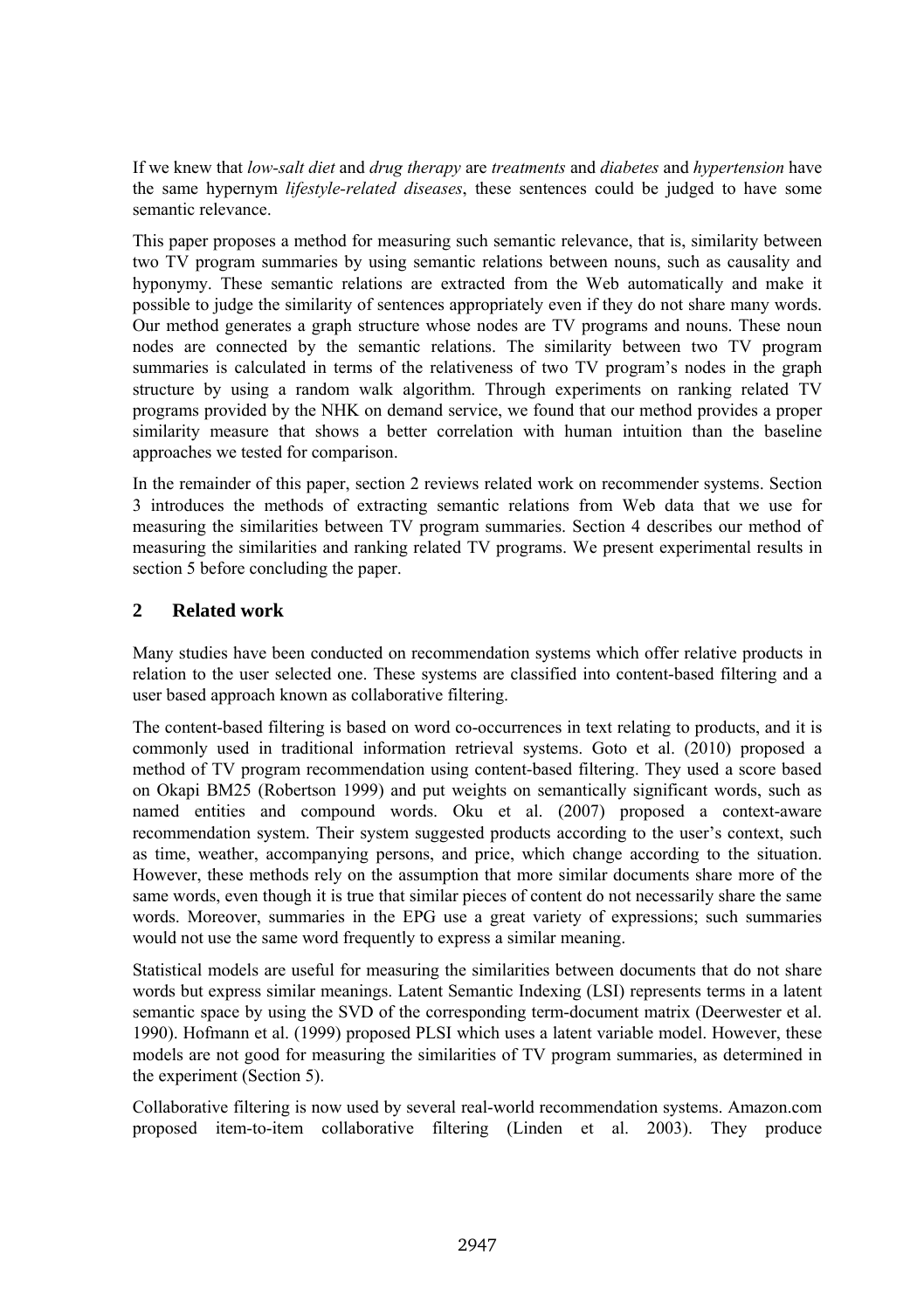recommendations from customers who bought similar items to the ones in your shopping cart. Their algorithm works online and uses computation scales independent of the number of customers and number of items. Koren et al. (2009) proposed an approach based on matrix factorization; it characterizes both items and users by using vectors of factors inferred from an item rating pattern. Their system won the Netflix Prize, which was an open competition to predict user ratings for films. However, collaborative filtering suffers from the cold start problem wherein it cannot estimate the rating of new items and users, and recommendation systems for TV programs must handle new items (TV programs) frequently.

The proposed method is based on content-based filtering. We can put a high similarity value on documents that have similar meanings even if they do not share many words. These similarities between two items can be applied to the collaborative filtering approach by using not only the user's preference but similar items to the user's preference. Melville et al. (2010) proposed hybrid techniques which use both content-based and collaborative filtering. The proposed method can be used with such hybrid techniques, and it is expected to have promising results.

#### **3 Acquisition of relations between nouns**

This section describes three methods for acquiring semantic relations between nouns. The acquired relations are then used for measuring similarities between TV program summaries. We used the following four semantic relations.

Hyponymy: A is a hypernym of B.

Ex.) *lifestyle-related diseases* / *hypertension*

 $\triangleright$  Causality: B is caused by A.

Ex.) *stroke* / *hypertension*

 $\triangleright$  Specialty: A is famous for B.

Ex.) *Kyoto* / *temples*

Material: A is made from B.

Ex.) *beer* / *wheat*

We selected these relations because they are effective at capturing the VOD user's attention when it comes to TV program suggestions. For example, someone who is interested in *Kyoto* would probably like TV programs concerning *temples*.

We also use the entity-attribute-value relation. It can be considered that the entity word and the value word have the relation of attribute. For example, in the relation "*hypertension* / *management* / *weight loss*," the relation between *hypertension* and *weight loss* can be considered to be *management*.

In the following subsection, we describe the methods of acquiring these semantic relations.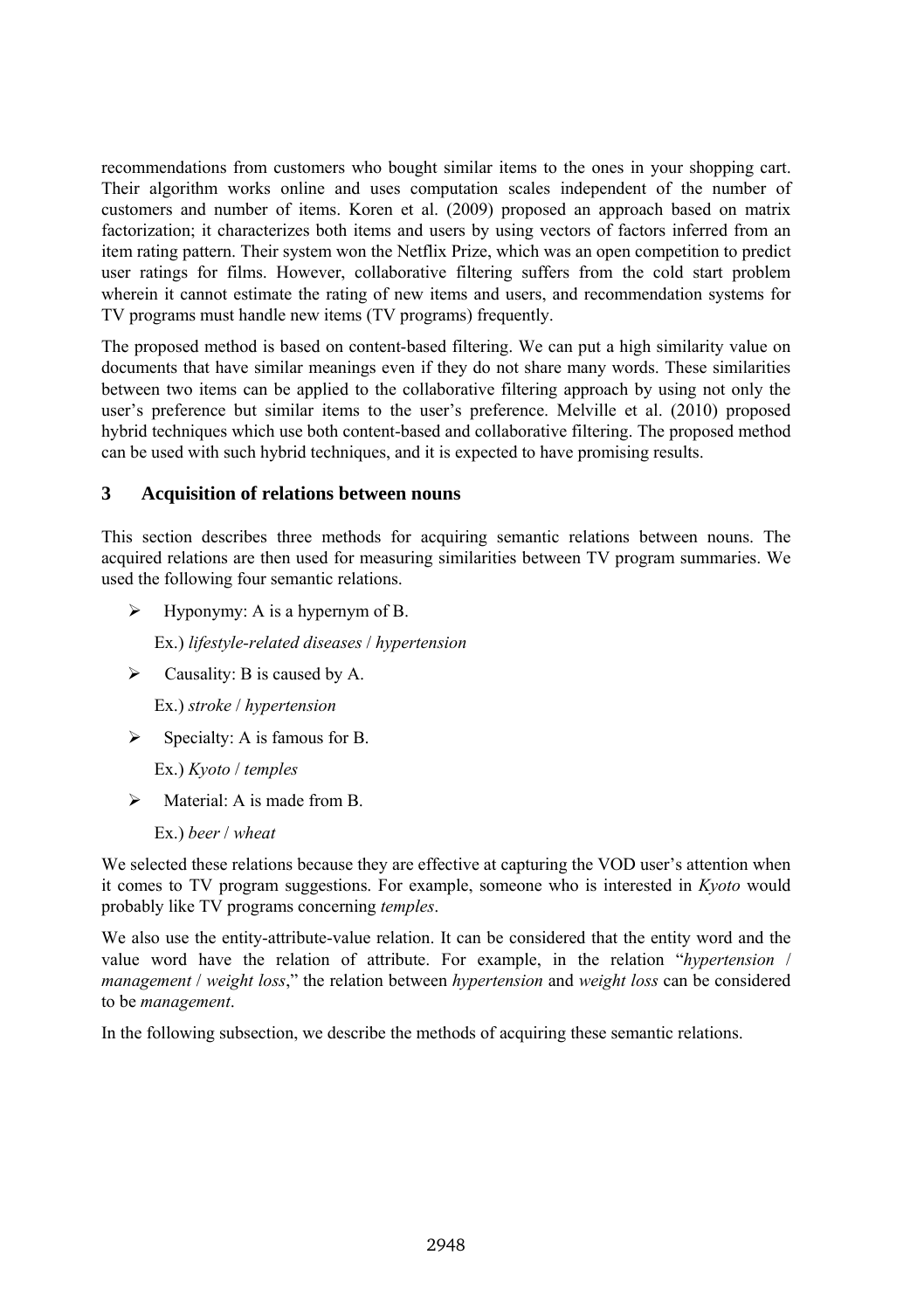# **3.1 Relation acquisition from Wikipedia**

For the hyponymy relation and entity-attribute-value relation acquisition, we used an open-source software<sup>2</sup> based on the extraction methods of Sumida et al. (2008) and Yamada et al. (2010). Sumida et al. (2008) proposed a method of automatically acquiring hyponymy relations of nouns from Wikipedia. They focused on the hierarchical layout of articles in Wikipedia, which is made of titles, sections, sub-sections, itemizations, and so on. For example, in the article titled *lifestylerelated diseases*, there are itemizations *hypertension*, *diabetes*, and *history*. Relations such as the one between *lifestyle-related diseases* and *hypertension* and the one between *lifestyle-related diseases* and *diabetes* can be considered to be hyponymy relations, but the one between *lifestylerelated diseases* and *history* cannot be considered a hyponymy relation. Their method first extracts hyponymy relation candidates from the hierarchical structure of Wikipedia. The candidates are then classified into plausible and implausible ones by using a support vector machine (SVM) classifier.

Sumida et al. (2008) also proposed another method for hyponymy acquisition that exploits other information sources: the first sentence of Wikipedia articles, which is regarded as the article's definition, and category names. This method generates hyponymy relation candidates in which the hyponymy corresponds to the article titles and the hypernym comes from either of the information sources. The candidates are classified in the same process of analyzing a hierarchical layout.

We expanded their hyponymy acquisition method to generate entity-attribute-value relations (Yamada et al. 2010). We confirmed our assumption that if two words located in the layout structure can be regarded as a hyponymy relation, the article title, hypernym word and hyponym word can be interpreted as an entity, the attribute, and its attribute value independently. Take, for example, the hyponymy relation *management* and *weight loss* from the Wikipedia article *hypertension*; it can be interpreted that the entity *hypertension*'s *management* (attribute) is *weight loss* (value).

## **3.2 Relation acquisition from Web text**

Causality, specialty, and material relations are extracted by using a semantic relation acquisition service provided by the ALGIN forum<sup>3</sup> in Japan. This service is based on a method proposed by Stijn et al. (2009) and can extract large-scale relations between nouns from 6 million Japanese Web pages by inputting a small number of seed patterns. The service learns linguistic patterns that express each relation such as "X gives rise to Y" for causality with semantic word classes of X and Y acquired by large-scale clustering (Kazama et al. 2008). For example, if we know that the pattern "X gives rise to Y" expresses causality and the phrase "*hypertension* gives rise to *stroke*" appears frequently on the Web, the relation between *hypertension* and *stroke* will be regarded as causal. Moreover, *heart attack*, which belongs to the same class as *stroke*, can be also considered to have a causality relation with *hypertension*.

However, the relations acquired by this method include some obvious errors and ambiguities. For example, the method erroneously regards the relation between *disease* and *stroke* as being causal from the pattern "The *disease* gave rise to the *stroke*". This is because the word *disease* belongs to the same class of *hypertension*. To avoid this error, we generated a stop-word list manually to

ī

<sup>ʹ</sup> http://alaginrc.nict.go.jp/hyponymy/index.html 

<sup>&</sup>lt;sup>3</sup> http://alaginrc.nict.go.jp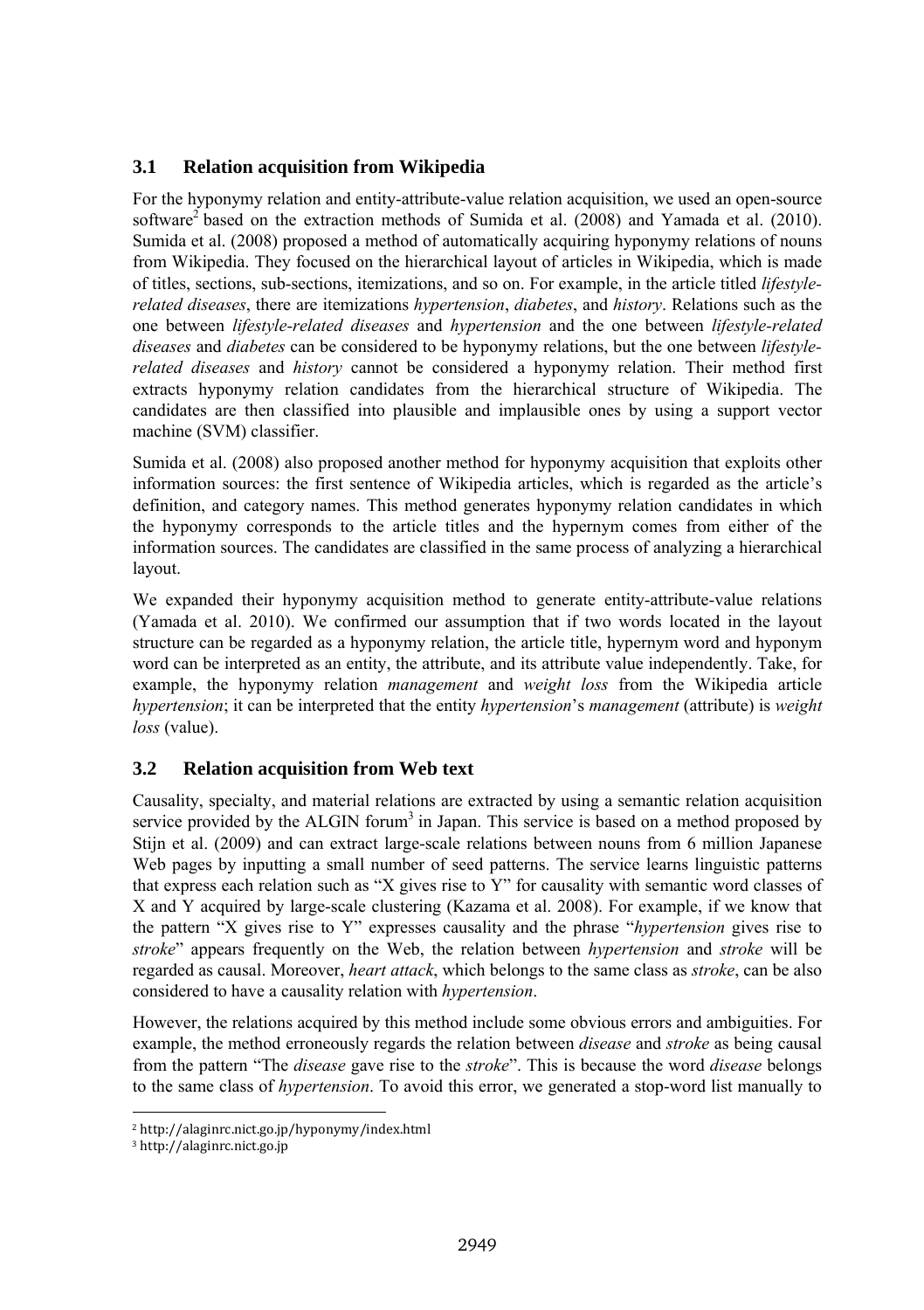exclude these erroneous relations from the results of the semantic relation acquisition service.

#### **3.3 Hypernym acquisition using compound nouns**

A suffix of a compound noun sometimes becomes a hypernym of the original noun in a headfinal language (Kuroda et al. 2009). For example, the suffix *disease* is considered to be the hypernym of *lifestyle-related diseases*. Since our target language in the experiment was Japanese, we first decomposed a compound noun into a sequence of nouns using a morphological analyzer and then checked whether the suffix sequence was a valid hypernym of the compound noun. We judged that the suffix is a valid hypernym if it is registered in a dictionary. In the experiment described in section 5, we used the Japanese WordNet (Bond et al. 2012) as the dictionary.

## **3.4 Acquired relations**

We acquired hyponymy and entity-attribute-value relations by using the relation extraction software mentioned in section 3.1, targeting 5 years of Wikipedia dump data from 2007 to 2011. We also extracted causality, specialty, and material relations by using the semantic relation acquisition service mentioned in section 3.2, by inputting a few seed patterns, and acquired reliable patterns. We extracted hypernyms by using the suffixes of nouns appearing in the extracted relations and TV program summaries. TABLE 1 shows examples of the acquired relations.

| Word $X$                   | Relation      | Word Y                                 |
|----------------------------|---------------|----------------------------------------|
| hikkigu (writing material) | hyponymy      | shapu-pen (mechanical pencil)          |
| eiga (movie)               | hyponymy      | <b>Star Trek</b>                       |
| ice cream                  | hyponymy      | vanilla ice cream                      |
| allergen                   | causality     | kikanshi zensoku (asthma bronchiale)   |
| El Nino                    | causality     | ondo josho (rising water temperatures) |
| Canada                     | specialty     | winter sports                          |
| Chiang Mai                 | specialty     | bukkyo-jiin (Buddhist temple)          |
| miso                       | material      | soybean                                |
| pannacotta                 | material      | coconut                                |
| John Woo                   | directed film | Red Cliff                              |
| J. D. Salinger             | work          | A boy in France                        |

We randomly sampled 200 of the automatically acquired relations respectively, and one of the authors checked whether the relations were valid or not. TABLE 2 shows the number of acquired

TABLE 1 – Examples of acquired relations between nouns.

| Relation               | Number of relations | Accuracy  |
|------------------------|---------------------|-----------|
| hyponymy(Wikipedia)    | 8,591,469           | $90.0\%*$ |
| hyponymy(suffix)       | 1,347,382           | 82.5%     |
| entity-attribute-value | 5,213,455           | $94.0\%*$ |
| causality              | 77,636              | 75.0%     |
| specialty              | 183,093             | 49.0%     |
| material               | 49,711              | 73.0%     |

TABLE 2 – Number of acquired relations and accuracies. \* indicates accuracies obtained from the original literature.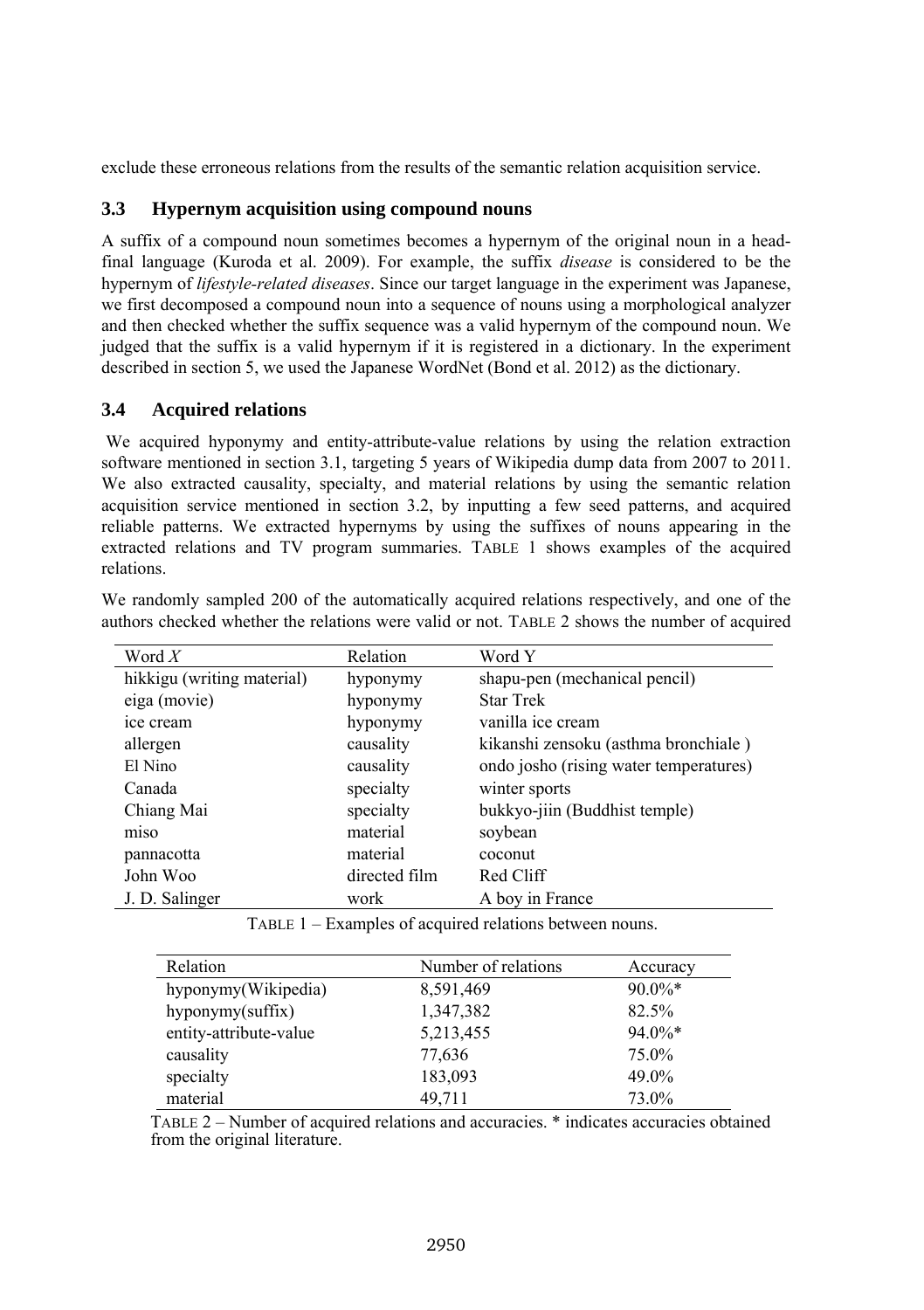| Relation                                                            | Coverage              |  |
|---------------------------------------------------------------------|-----------------------|--|
| All relations                                                       | 72.8% (68,726/94,456) |  |
| Relations other than the hyponymy acquired $47.7\%$ (45,042/94,456) |                       |  |
| using suffix information.                                           |                       |  |

TABLE 3 – Coverage rate of the acquired relation relative to nouns in the TV program summaries.

relations and the evaluation results.

The total number of relations was 15,462,746, and 3,458,913 nouns appeared in the relations. We checked how these nouns covered the TV program summaries. We picked 25,769 summaries containing 94,456 nouns whose TV programs were available from NHK on demand. TABLE 3 shows the coverage of the acquired relation.

The acquired relations contained  $6\% \sim 51\%$  errors (TABLE 2). TABLE 3 indicates the nouns in all relations cover 72.8% of the TV program summaries, but that is overstated because the hyponymy relations acquired by using suffix information target the nouns of the summaries. Relations other than the hyponymy relations by suffix cover 47.7% of nouns of the summaries. Although there is room for improvement in accuracy and coverage, we can acquire a huge number of relations and this holds promise for measuring similarities between summaries.

## **4 Proposed method for measuring similarities between summaries**

Here, we describe the proposed method for measuring the similarity between the TV program summaries in NHK on demand using the acquired relations. The average number of characters in the summaries is about 170, and the average number of nouns included in the summaries is 26. These nouns are used as a clue to measure the similarities. The proposed method first generates graph structures which include the TV programs as their nodes. Then it measures the similarity between summaries by measuring the strength of binding of two TV program nodes on the graph. The following subsections describe each step of measuring similarities.

#### **4.1 Generating graph structures**

Graph structures are generated from TV program summaries as follows:

- 1. The TV program names and each noun appearing in the TV program summaries are put on graph nodes.
- 2. The TV program node and nodes of summary nouns are connected by non-directional edges. The weight to put on each edge between program node  $p_i$  and noun node  $n_i$  is defined as follows.

$$
e(p_i, n_j) = tf(n_j) i df(n_j) / Z_{p_i}
$$
\n(1)

Here,  $tf(n_i)$  represents the frequency of noun  $n_i$ ,  $idf(n_i)$  is the inverse document frequency of noun  $n_i$  in the summary of TV program  $p_i$ , and  $Z_p$  is a normalization factor calculated as the sum of the weights of edges which start from node *p*.

3. The non-directional edges between noun nodes are constructed from the automatically acquired relations between nouns. If two nouns are related, their nodes are connected. For example, if we acquired the hyponymy relation "*lifestyle-related diseases* / *hypertension*", the causality relation "*hypertension* / *smoking*", and the material relation "*smoking* / *Tabaco*",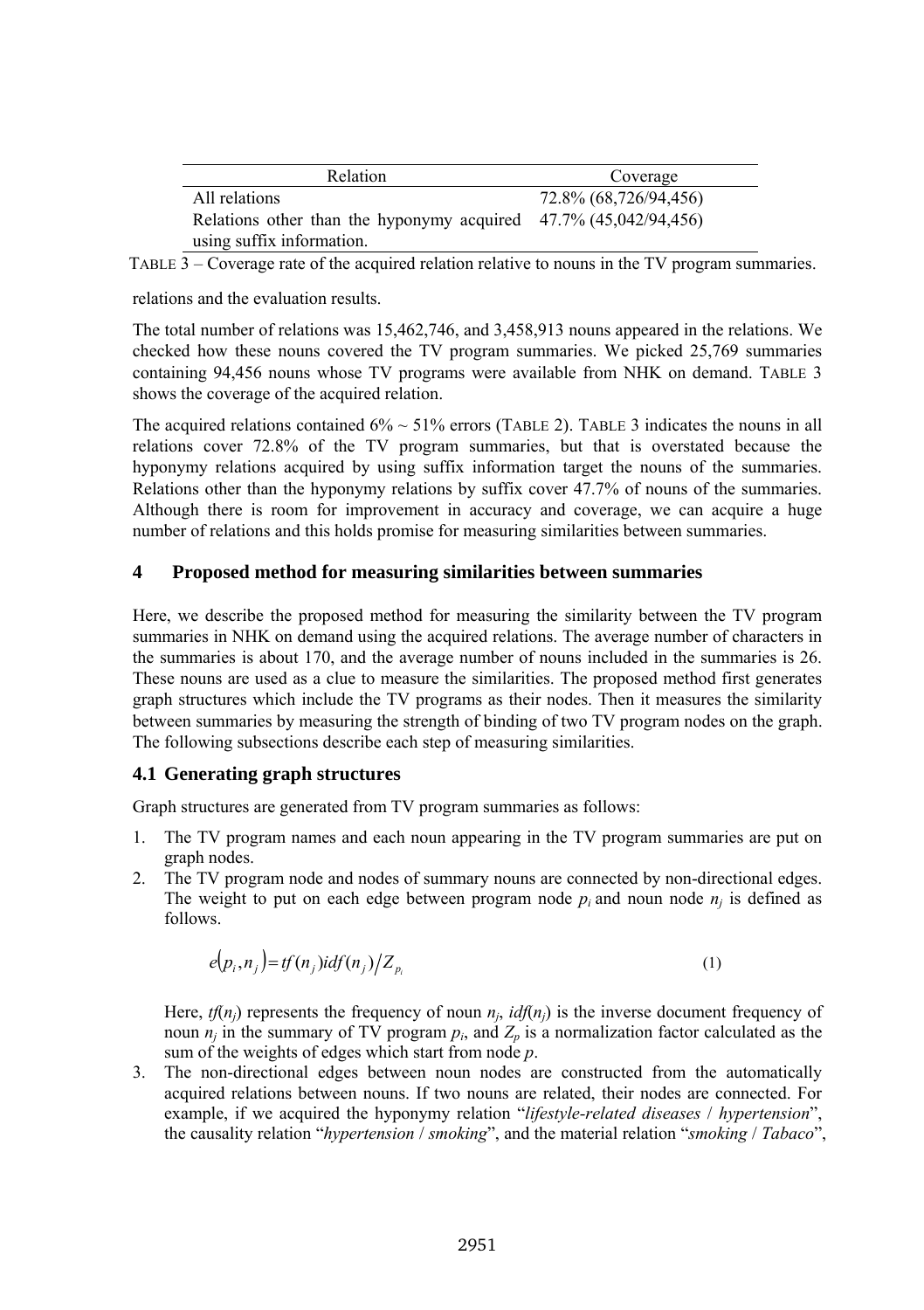the edges "*lifestyle-related diseases*  $\leftrightarrow$  *hypertension*  $\leftrightarrow$  *smoking*  $\leftrightarrow$  *Tabaco*" are constructed. The weights for the edges are defined as

$$
e(n_i, n_j) = 1/Z_{n_i} \tag{2}
$$

Here, *Zn* is the normalization factor calculated as the sum of the weights of edges which start from node *n*.

## **4.2 Measuring similarities**

The next step measures the similarities between summaries by estimating how much one TV program node is related to another program node on the graph. We use a Markov chain theory, called Green Measures (Kemeny et al. 1966), which is a random walk algorithm to measure the similarity of nodes. This method uses a matrix  $M$  whose element  $m_{ii}$  corresponds to the transition probability from node *i* to node *j*. Here,  $\Sigma_i m_i = 1$ . We use the normalized weight for edge defined by equation (1) or (2) for the element  $m_{ij}$ . That is,  $m_{ij} = e(p_i, n_j)$  if there is an edge between program node  $p_i$  and noun node  $n_j$ ,  $m_i = e(n_i, n_j)$  if there is an edge between noun node  $p_i$  and noun node  $n_j$ , and  $m_{ij}=0$  if there is no edge between node *i* and node *j*. The Green matrix *G* is defined as

$$
G = \sum_{t=0}^{\infty} (M^t - M^{\infty})
$$
 (3)

Here,  $M<sup>t</sup>$  corresponds to the transition matrix of  $t$  steps in the random walk. It is known that the Markov chain converges if the chain is both irreducible and aperiodic. Because the chain of our generated graph structure satisfies those conditions,  $M'$  converges exponentially to  $M^{\infty}$ . The value of element  $g_{ii}$  in *G* indicates how much node *i* is related to node *j*. Using the Green matrix *G*, Yann et al. (2007) proposed a score *S*(*i*, *j*) to indicate the relativeness between two nodes *i* and *j*:

$$
S(i, j) = g_{ij} \log(1/\nu_j) \tag{4}
$$

Here,  $v_i$  is the *j*-th element of vector *v*, which is a unique invariant probability measure of the matrix M where  $vM=v$ . Moreover, against any measure  $\mu$  where  $\Sigma \mu = 1$ ,  $\mu M^n$  converges to *v* as *n*  $\rightarrow \infty$ . The logarithmic term log( $1/v_i$ ) can modify the  $g_i$  which corresponds to the relativeness score between node *i* and node *j* when the value *νj* is high. This logarithmic term works like the *idf* value which is used in information retrieval.

We devised two methods for measuring the similarity between two TV program summaries using the relativeness score (eq. (2)) between two nodes. The first method directly uses the relativeness score of the target node directory. The similarity between program nodes  $p_i$  and  $p_j$  is defined as follows.

$$
S_{\text{direct}}(p_i, p_j) = S(p_i, p_j) \tag{5}
$$

This is the relativeness score of node  $p_i$  when the random walk starts from node  $p_i$ .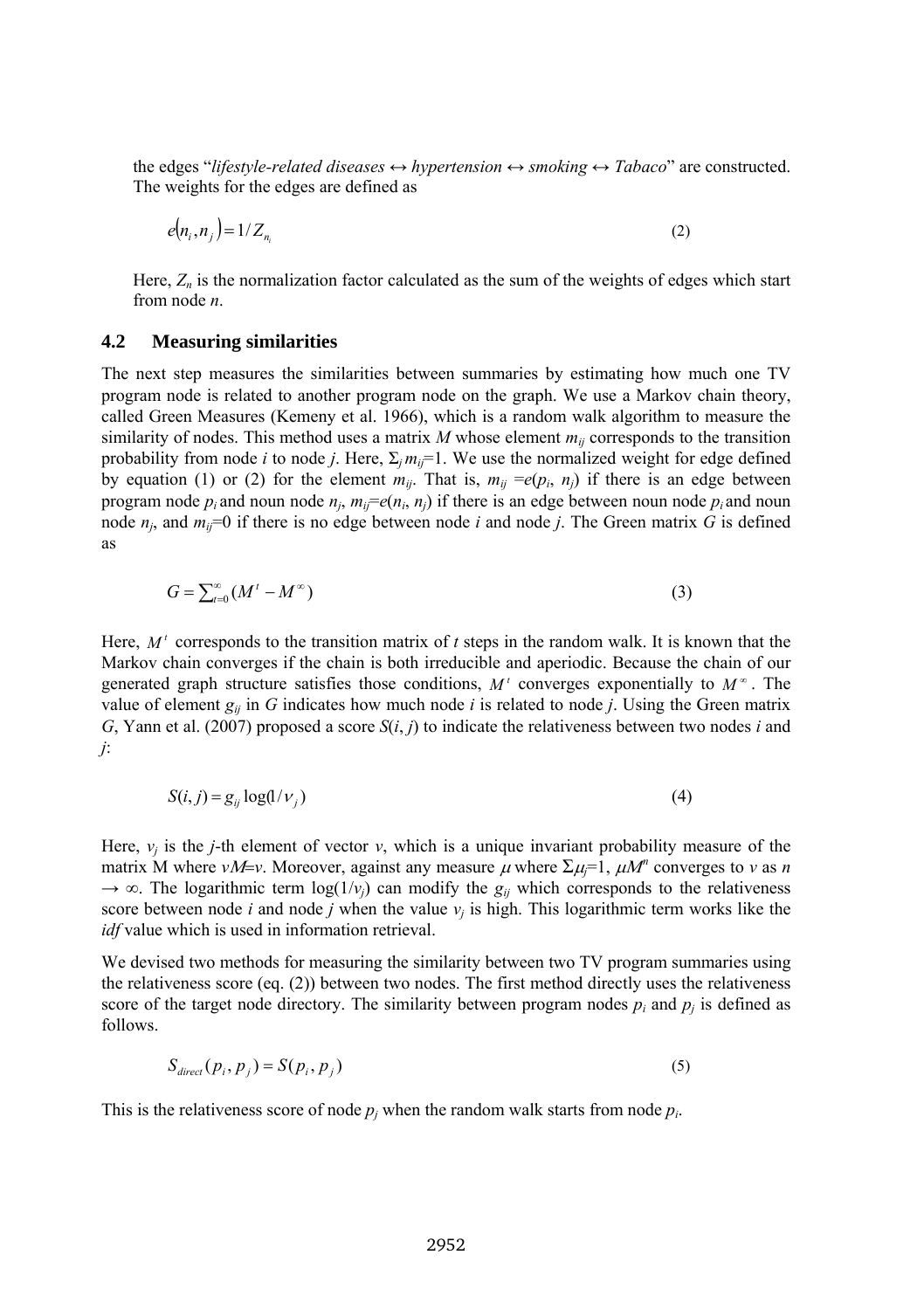

Proposed method 1: using the score of related program node *p<sup>j</sup>* directly.

Proposed method 2: using scores of all nodes which are located on the route from  $p_i$  to  $p_j$ 

 $\boxed{p}$ : program node  $\boxed{n}$ : noun node  $\degree$  : nouns which appeared in the relations

FIGURE 2 – Two methods of measuring similarities between TV program summaries.

The second method uses the scores of all nodes on the route from  $p_i$  to  $p_j$ . The similarity is defined as follows.

$$
S_{related}(p_i, p_j) = \sum_{v \in node(p_i, p_j)} S(p_i, v)
$$
\n
$$
(6)
$$

Here, *node*( $p_i$ ,  $p_j$ ) is the set of nodes on the route from  $p_i$  to  $p_j$ . FIGURE 2 shows the concept of measuring similarities between the summaries of TV programs by the two methods.

#### **5 Experiments**

To confirm the effectiveness of the proposed methods, we conducted experiments on measuring the similarities of TV program summaries by using the two proposed methods and four baseline methods. To make the test data, we sampled 352 summaries with the following restrictions.

- All the summaries had different TV program titles
- More than one related TV program were presented for the selected summary in the NHK on-demand service.

The average number of related TV programs to the sampled 352 TV programs was 10.4.

Next, three judges who were not authors ranked the relativeness of the related TV programs against 352 samples. We used Spearman's rank correlation to confirm whether the three judge's rankings were in reasonable agreement. The correlation, which takes into account tie scores of ranks is defined as follows:

$$
\rho = T_x + T_y - \sum D^2 / 2\sqrt{T_x T_y}
$$
  
\n
$$
T_x = (N^3 - N - \sum_{i=1}^{n_x} (t_i^3 - t_i)) / 12
$$
  
\n
$$
T_y = (N^3 - N - \sum_{j=1}^{n_y} (t_j^3 - t_j)) / 12
$$
\n(7)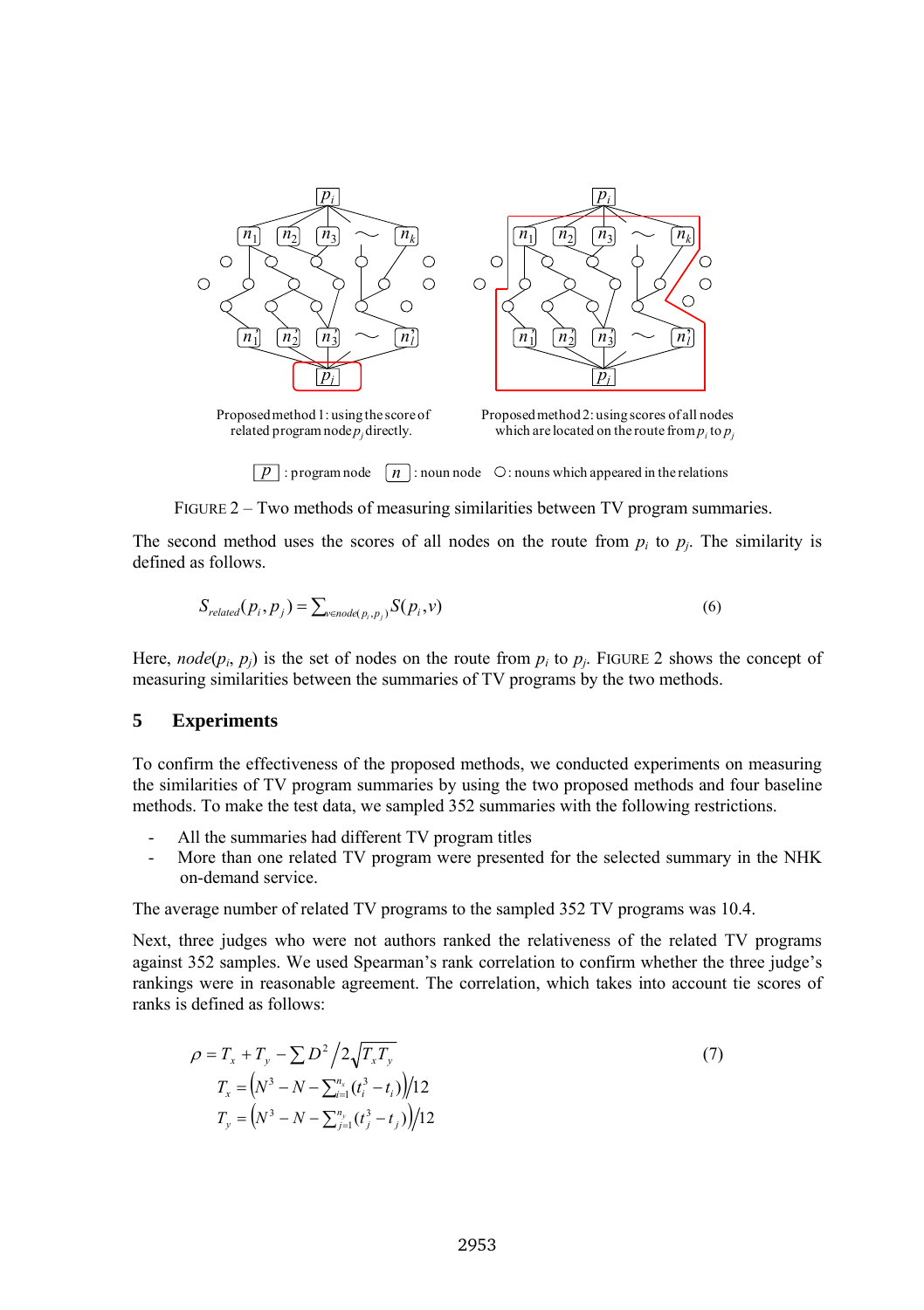Here, *D* and *N* indicate the difference between two ranks and the number of related programs.  $n<sub>x</sub>$ and  $n_y$  are the number of tie ranks, and  $t_i$  and  $t_j$  are the ranks of  $n_x$  and  $n_y$ . The average correlation between the ranks by the three judges was 0.565, which indicates moderate agreement. We generated the data by arranging these related programs in descending order of average rank and regarded this manually-generated data as the gold-standard ranking data.

We used his gold-standard ranking data as a reference to evaluate the ranking results.

#### **5.1 Baseline methods**

#### **Baseline method 1: Okapi BM25**

Goto et al. (2010) proposed a method for measuring the similarity between two summaries of TV programs by using Okapi BM25. Okapi BM25 ranks documents according to the relevance to a given query. They substituted the documents and query with summaries. The similarity score  $S_{BM}(p_1, p_2)$  between two summaries  $p_1$  and  $p_2$  is defined by the following equation.

$$
S_{BM}(p_1, p_2) = \sum_{n \in p_1} idf(n) \cdot \frac{tf_{p_2}(n) \cdot (k+1)}{tf_{p_2}(n) + k \cdot (1 - b + \frac{|p_2|}{avgdl})} \cdot \frac{(k' + 1)tf_{p_1}(n)}{k' + tf_{p_1}(n)}
$$
(8)

Here,  $tf_p(n)$  is a frequency of noun *n* in the summary *p*,  $idf(n)$  is the inverse document frequency of *n*,  $|p|$  is the length of the summary *p*, *avgdl* is the average length of the summary, and *k* and *k'* and *b* are parameters for which we used  $k=3.0$ ,  $k'=100.0$ , and  $b=0.75$  from the original literature.

#### **Baseline method 2: Cosine with nouns appearing in the summary**

Each summary is represented by a vector whose elements are nouns appearing in the summary. The weight  $w_{TFIDF}(n)$  for each element is defined by TFIDF.

$$
w_{TFDF}(n) = tf_p(n) \cdot idf(n)
$$
\n(9)

The similarity between two summaries  $p_1$  and  $p_2$  is defined by the cosine value of these vectors.

$$
S_{TFDF}(\vec{p}_1, \vec{p}_2) = \frac{\vec{p}_1 \cdot \vec{p}_2}{|\vec{p}_1||\vec{p}_2|}
$$
(10)

#### **Baseline method 3: Cosine with related nouns**

This method also represents each summary by a vector. The elements of the vector are composed by nouns appearing in the summary and nouns that are related with any nouns in the summary. For example, if *stroke* appears in a summary, we will add *hypertension* as an element of the vector because *stroke* and *hypertension* have a causality relation. The weight for each noun appearing in the summary is calculated by equation (9). The weight for the expanded noun  $n_{rel}$  is defined as follows.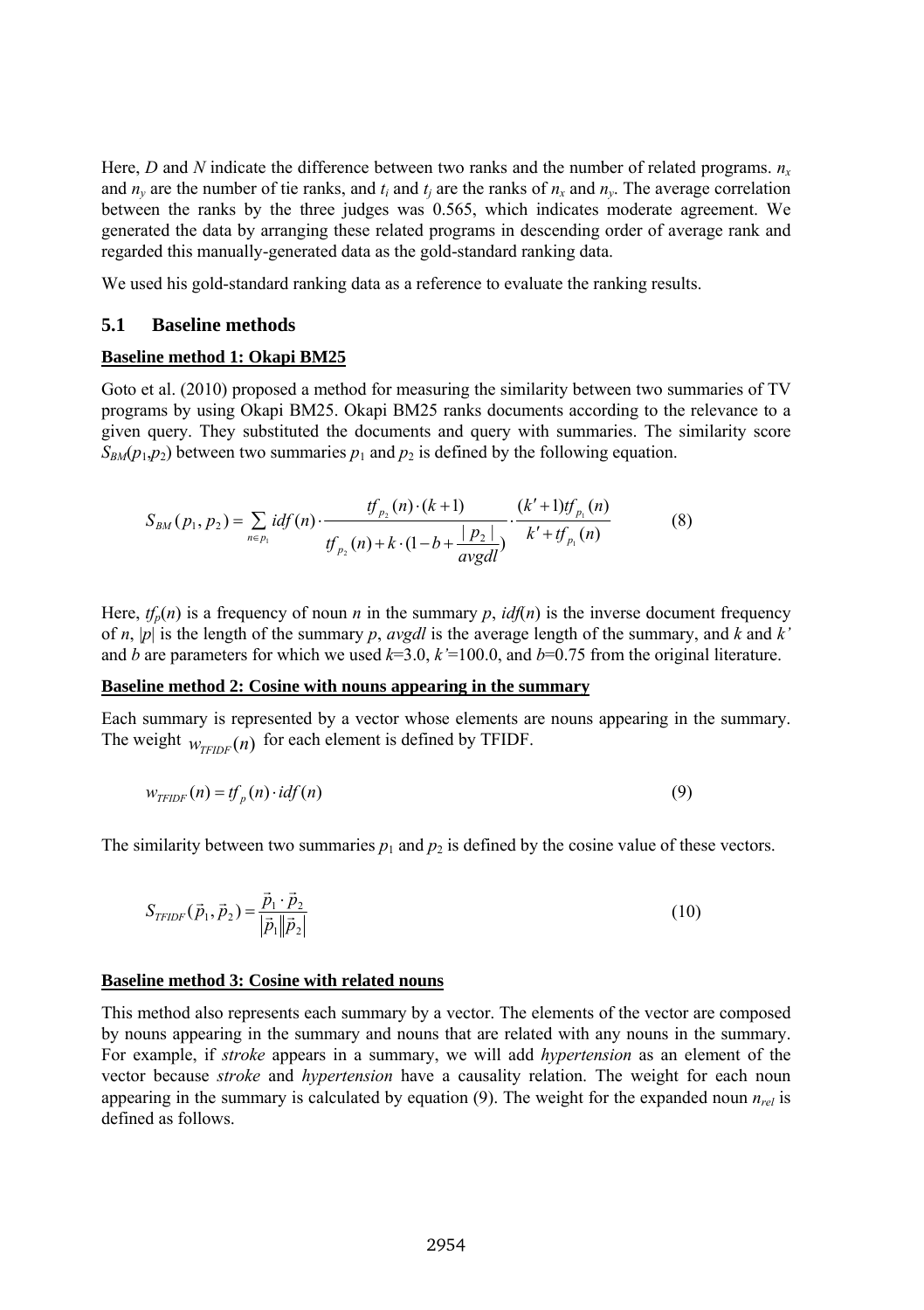$$
w_{rel}(n_{rel}) = w_{TFIDF}(n) / N_{rel}(n) \tag{11}
$$

Here,  $N_{re}(n)$  is the number of relations of noun *n*. The similarity between two summaries is calculated by equation (10).

#### **Baseline method 4 : PLSI**

Baseline method 4 uses a statistical latent class model, called PLSI (Hofmann et al. 1999), which associates an unobserved class variable  $z \in Z = \{z_1, \ldots, z_k\}$  with each observation of noun  $w \in W = \{w_1, \dots, w_M\}$  in a document  $d \in D = \{d_1, \dots, d_N\}$ . The distribution of probability  $P(z|d)$ is estimated for each class *z* and document *d* by using the EM algorithm. The similarity between two summaries is calculated by computing the distance (Jensen-Shannon divergence) between two probability distributions. The Jensen-Shannon divergence between two probabilities, *P*(*z*|*d*1) and  $P(z|d_2)$ , can be calculated as follows.

$$
D_{JS}(P(z|d_1) || P(z|d_2)) =
$$
  
\n
$$
\frac{1}{2}(D_{KL}P(z|d_1) || \frac{P(z|d_1) + P(z|d_2)}{2}) + D_{KL}P(z|d_2) || \frac{P(z|d_1) + P(z|d_2)}{2}) (12)
$$

Here,  $D_{KL}$  indicates the Kullback-Leibler divergence:

$$
D_{KL}(P(z|d_1) || P(z|d_2) = \sum P(z|d_1) \log \frac{P(z|d_1)}{P(z|d_2)}
$$
(13)

By using the latent class, it becomes possible to put a non-zero similarity value on summaries that express similar meanings even if they do not share words.

#### **5.2 Experimental results**

Targeting the selected summaries for 352 TV programs, we conducted an experiment on ranking related TV programs using the proposed methods and four baseline methods. TABLE 4 shows Spearman's rank correlation with the gold-standard data. In baseline method 4, we tried the following parameter values for the number of unobserved classes *z* and the temperature parameter  $\beta$  in the process of the EM algorithm and selected z=200 and  $\beta$ =0.75, which gave the best result.

| Methods                                                               | Rank correlation |  |
|-----------------------------------------------------------------------|------------------|--|
| Baseline 1 (Okapi-BM25)                                               | 0.370            |  |
| Baseline 2 (cosine with nouns appearing in the summary)               | 0.350            |  |
| Baseline 3 (cosine with related words)                                | 0.371            |  |
| Baseline 4 (PLSI)                                                     | 0.190            |  |
| Proposed 1 (using the score of related program node)                  | 0.351            |  |
| Proposed 2 (using the scores of all nodes on the route to the related | 0.423            |  |
| program node)                                                         |                  |  |

TABLE 4 – Evaluation result for each method.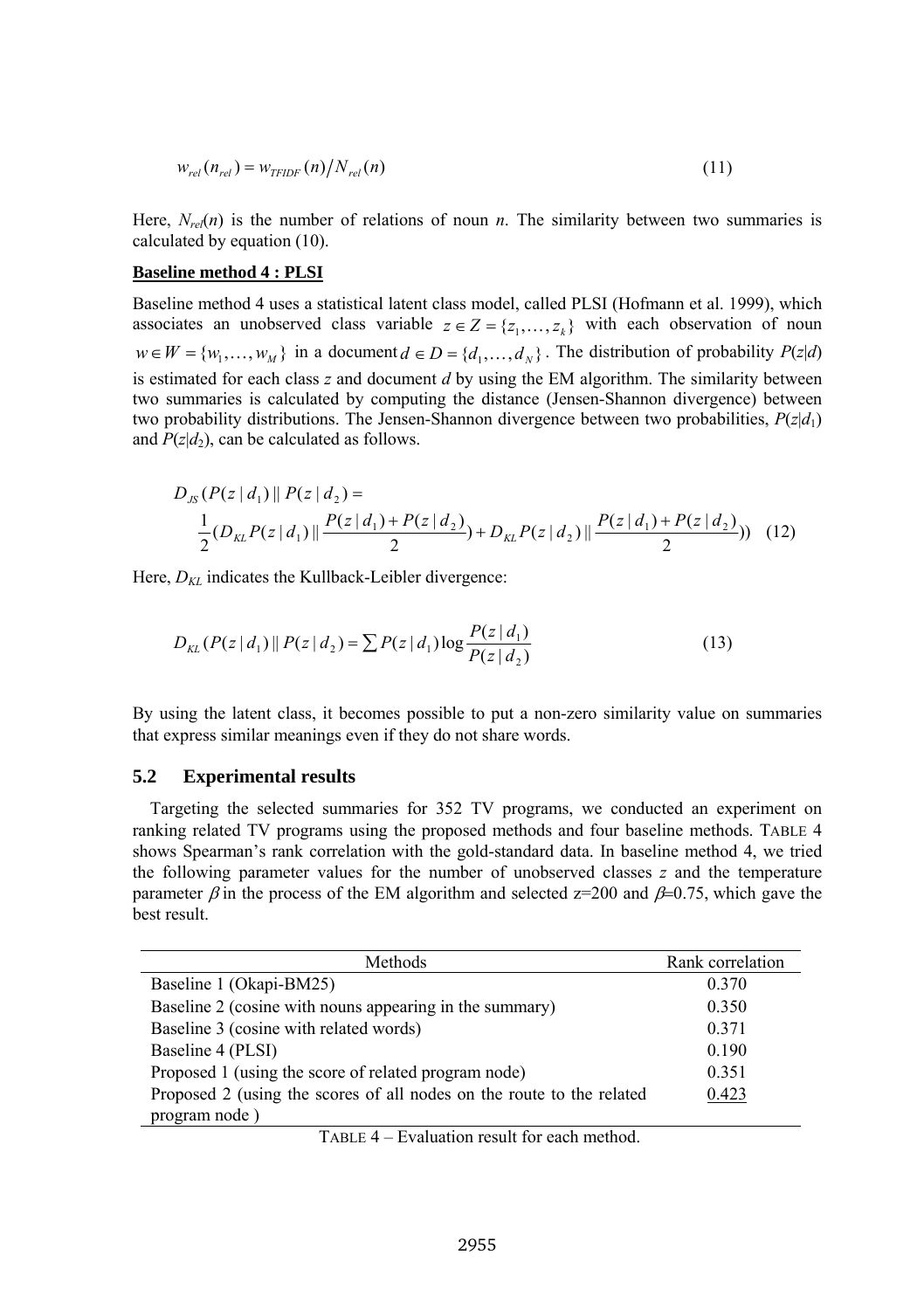*z* ={10, 50, 100, 200, 300, 400, 500, 1000}  $\beta$ ={0.6, 0.65, 0.7, 0.75 0.8, 0.85, 0.9, 0.95, 1.0}

The results for proposed method 2, which uses the scores of all nodes on the route between the program nodes, were far better than those of the other methods (TABLE 4). On the other hand, proposed method 1 was not better than baseline methods  $1 \sim 3$ . The score of the node which is connected directly with the start node of the random walk is much larger than one of the nodes which are connected indirectly with the start node. The scores for the related program nodes, which are far from the target program node, are too small to compare with each other. This arises from the shortage of noun relations. If we can acquire enough noun relations, we could avoid this problem. The correlation of baseline method 4 which uses PLSI is much lower than the other methods. This is because the results of the clustering by PLSI were not useful for making TV program recommendations. For example, the words *politics*, *economics*, and *international* belong

[Target TV program title] Marutoku-magazine, exercise  $\sim$  hip joint and legs

[Nouns appearing in the corresponding summary] hip joint, stretch, movement, you, easily, range of movement, up, posture, around hip joint, five minutes, velocity, length of stride, exercise, muscle, coverage, one day

| Related TV program titles and nouns appearing in the<br>corresponding summary                                                                                                                                                                                                                                                                                                                                                                                                       | Gold-<br>standard data<br>(score) | Proposed<br>method 2<br>(score) | <b>Baseline</b><br>method 2<br>(score) |
|-------------------------------------------------------------------------------------------------------------------------------------------------------------------------------------------------------------------------------------------------------------------------------------------------------------------------------------------------------------------------------------------------------------------------------------------------------------------------------------|-----------------------------------|---------------------------------|----------------------------------------|
| Marutoku-magazine, exercise $\sim$ arm and back<br>[Nouns] back, body, arm, five minutes, condition, tension,<br>everyday, you, head, exercise, posture, muscle, one day                                                                                                                                                                                                                                                                                                            | 1<br>(1.333)                      | 1<br>(0.913)                    | 1<br>(0.328)                           |
| Tameshite-Gatten, Banana revolution $\sim$ declaration of new<br>ingredient<br>[Nouns] banana, fruit, vegetable, cooking, taste, exposure,<br>nourishment, full marks, hand, product, No. 1 of consumption,<br>clear, world, shipping, I, easy, expensive ingredient, ability,<br>ingredient, Gatten's way of cooking bananas, majority, method                                                                                                                                     | $\overline{2}$<br>(1.667)         | 2<br>(0.582)                    | 2<br>(0.0)                             |
| Fudangi-no-onsen, Aomori Shimofuro hot spring<br>[Nouns] therapeutic bath, body, bitter cold, Muromachi era,<br>scene, strait, role, people, two, shared hot spring, fishing<br>herring, before World War II, large spa, Yasushi Inoue, place,<br>home town, fist, exchange, information, fisherman, friend,<br>Tsugaru Straits, novel, variety, famous, importance, Shimofuro<br>hot spring, hot spring, core, new hot water                                                       | 3<br>(3.333)                      | 3<br>(0.561)                    | $\mathfrak{D}$<br>(0.0)                |
| Asaichi, Japan navigation $\sim$ Kyoto<br>[Nouns] Kyoto, Daihachi car, talk, huge, Daikaku temple,<br>autumn, surface of water, Osawa pond, travel, kimono, Maho,<br>vegetable farmer, autumn leaves, fantastic, together, meeting,<br>vegetarian dish, popular, Kyoto vegetable, lighting-up, scene,<br>Hisako Noguchi, 82 years old, temple, Sagano, actor, finding<br>antique kimono, full of autumn leaves, 13th, airiness, world,<br>sight to see, temple master, ancient city | $\overline{4}$<br>(3.667)         | 4<br>(0.203)                    | $\mathfrak{D}$<br>(0.0)                |

TABLE 5 – Ranking results of proposed method 2 and baseline method 2. All titles and nouns are translated from Japanese nouns.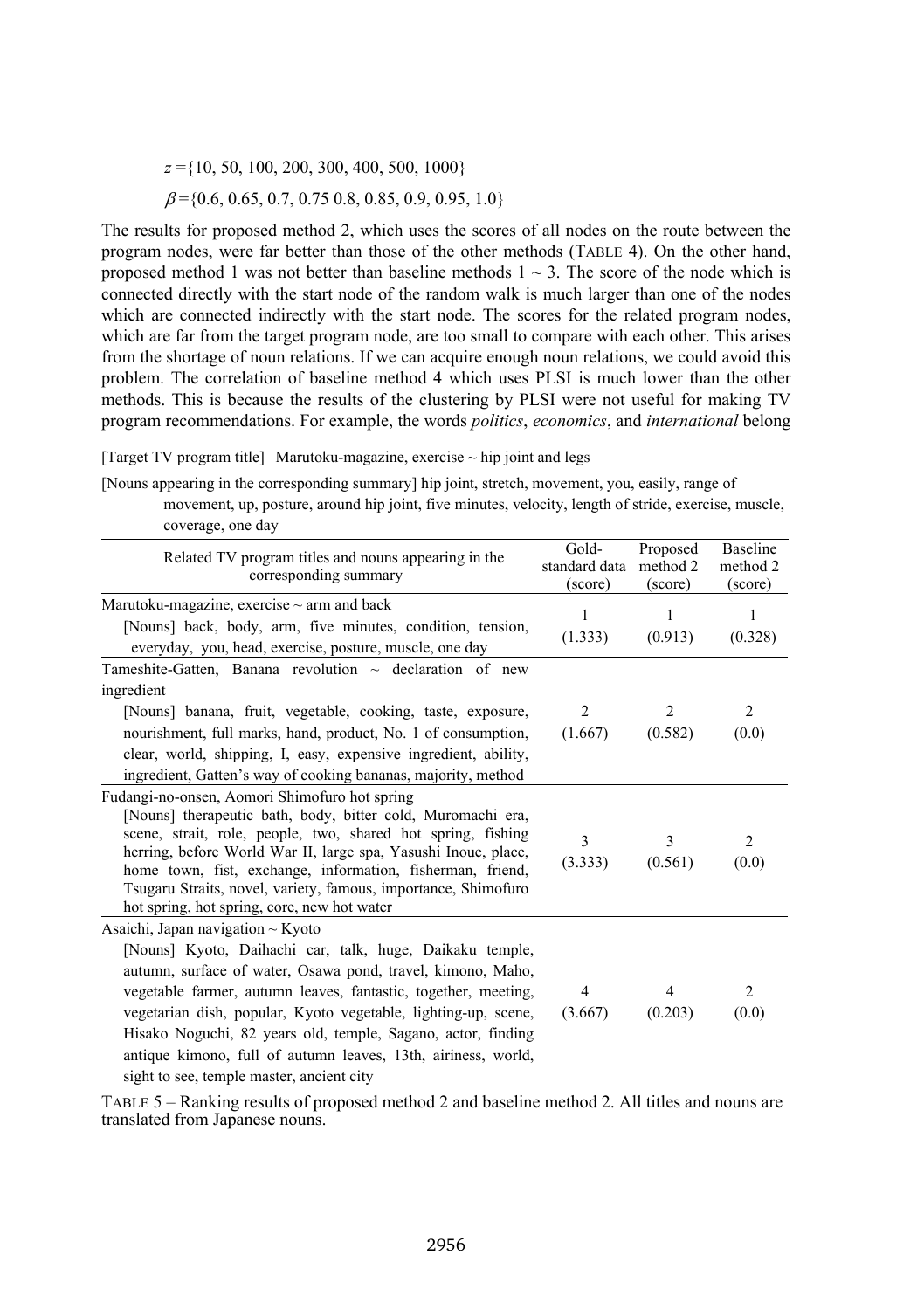to the same class, which resulted in miss-selection of the related program for *politics*. The clustering based approach sometimes is affected by from the granularity of each cluster.

TABLE 5 shows a sample of the rankings of proposed method 2 and baseline method 2. The scores of baseline method 2 were zero for three programs, whose summaries did not share words with that of the target program. In contrast, proposed method 2 properly scored these programs. This caused its results to have a higher correlation with the gold-standard data.

#### **5.3 Effectiveness of the using relations**

We randomly sampled from all acquired relations in order to investigate the effectiveness of the relations. FIGURE 3 shows the correlation versus the number of sampled relations. Here, the correlation is 0.400 when the number of relations is zero. This value is higher than those of the baseline methods. In the case that we do not use any relations, the edges in the graph structure are composed of one between the program node and the noun node appearing in the program summary. This arises from a heuristic that "the words in the same program summary are similar to each other". This result shows that the more relations we used, the higher the correlation became. We used about 15.5 million relations in this experiment, and we hope we can get higher correlations if we use more relations.



FIGURE 3 – The correlation depended on the number of sampled relations.

## **5.4 Considerations regarding the edge weighting**

In the process of generating graph structures, each edge between the program node and the noun node is weighted by the TFIDF value in equation (1). A random walk tends to move to the node whose TFIDF value is high and which is considered important. However, if a noun node has links to the other nouns appearing in the same summary, the random walk will move on the noun node with higher probability because there are several routes to get to the node.

We experimented with ranking related TV programs by using proposed method 2 without an edge weighting by TFIDF. As a result, the rank correlation value was 0.427, which is comparable to the result of using the weighting. This means that the graph structure implicitly defines the node's importance.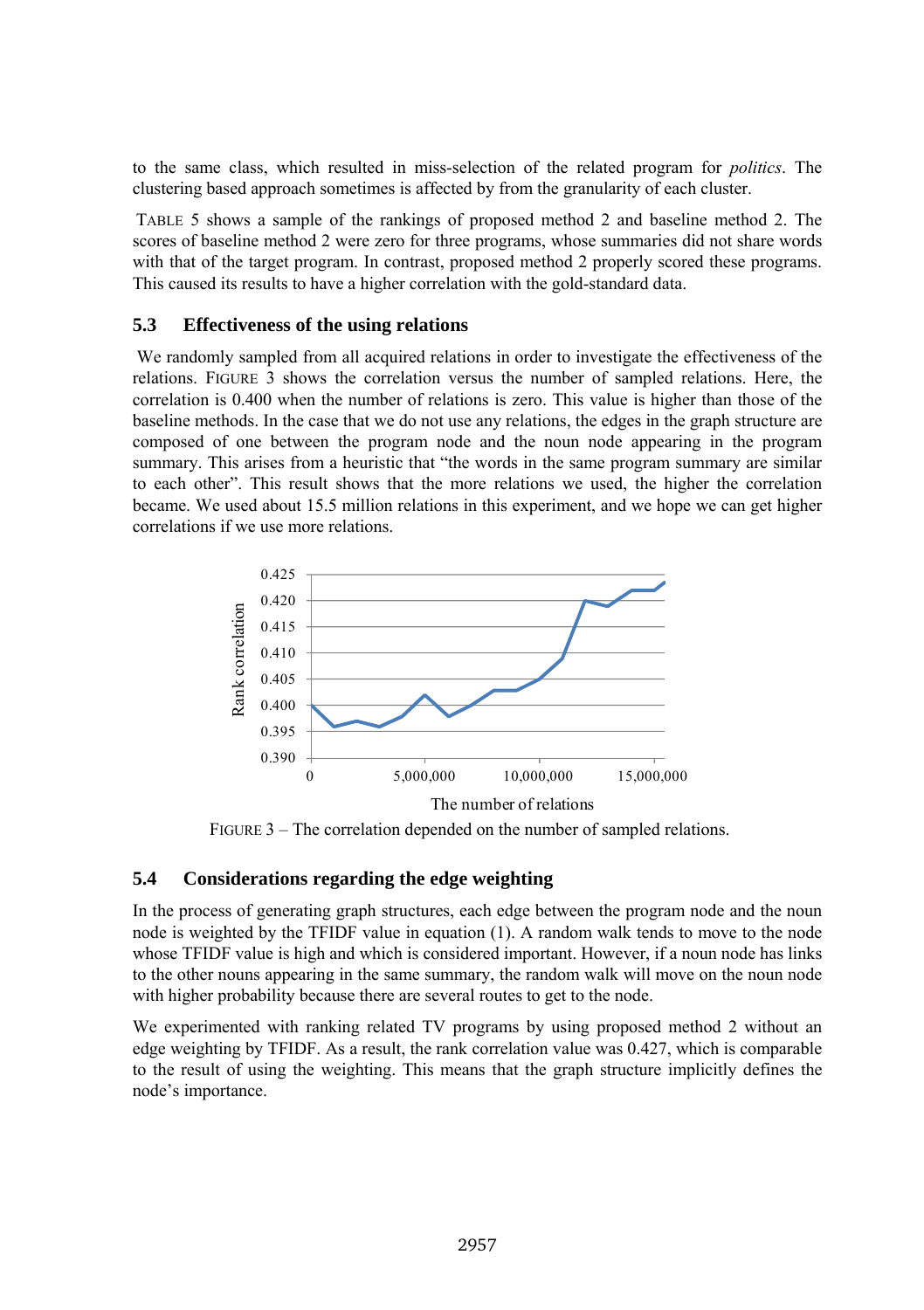## **Conclusion**

We proposed a method for measuring the similarity between two TV program summaries. The method generates a graph structure whose nodes are composed of TV programs and nouns appearing in the corresponding summary and whose edges are generated from four kinds of relations automatically acquired from the Web and Wikipedia. The similarity between two TV program summaries is calculated on the basis of the relativeness of the two TV program's nodes in the graph structure by using a random walk algorithm. Experiments confirmed that our method provided a proper similarity measure that showed a better correlation with the gold-standard data than the baseline approaches. The experiments using several relations indicated that we would get a higher correlation if we used more relations. Furthermore, we confirmed that we did not need to use the edge weighting by TFIDF because the graph structure implicitly defines the importance for each node.

We used four types of relations in the experiments. Enlarging the number of relations will be of further help in measuring the similarity. Moreover, the relations in the experiments contained 6%  $\sim$  51% errors and covered 47.7% of the nouns appearing in the TV program summaries. In the future, we will determine whether using more relations with higher accuracy and broader coverage.

## **References**

Bond, F., Baldwin, T., Fothergill, R. and Uchimoto, K. (2012). Japanese SemCor: A Sensetagged Corpus of Japanese, In *Proceedings of the 6th International Conference of the Global WordNet Association* (*GWC*).

De Saeger, S., Torisawa, K., Kazama, J., Kuroda, K. and Murata, M. (2009). Large Scale Relation Acquisition using Class Dependent Patterns, In *Proceedings of the IEEE International Conference on Data Mining* (*ICDM'09*), pp.764-769.

Deerwester, S., Dumais, S. T., Furnas, G. W., Landauer, T. K. and Harshman, R (1990). Indexing by latent semantic analysis. *Journal of the American Society for Information Science*, 41, 391-407.

Goto, J., Sumiyoshi, H., Miyazaki, M., Tanaka, H., Shibata, M. and Aizawa, A. (2010). Relevant TV Program Retrieval using Broadcast Summaries, In *Proceedings of ACM on Intelligent User Interfaces*(*IUI*), pp.411-412.

Hofmann, T. (1999). Probabilistic Latent Semantic Indexing, In *Proceedings of SIGIR'99*, ACM Press, pp.50-57.

Kazama, J. and Torisawa, K. (2008). Inducing Gazetteers for Named Entity Recognition by Large-scale Clustering of Dependency Relations, In *Proceedings of the 46th Annual Meeting of the Association for Computational Linguistics: Human Language Technologies* (*ACL-08: HLT*), pp. 407-415.

Kemeny, J. G., Snell, J. L. and Knapp, A.W. (1966). Denumerable Markov chains, Van Nostrand Company.

Koren, Y., Bell, R. and Volinsky, C. (2009) Matrix Factorization Techniques for Recommender